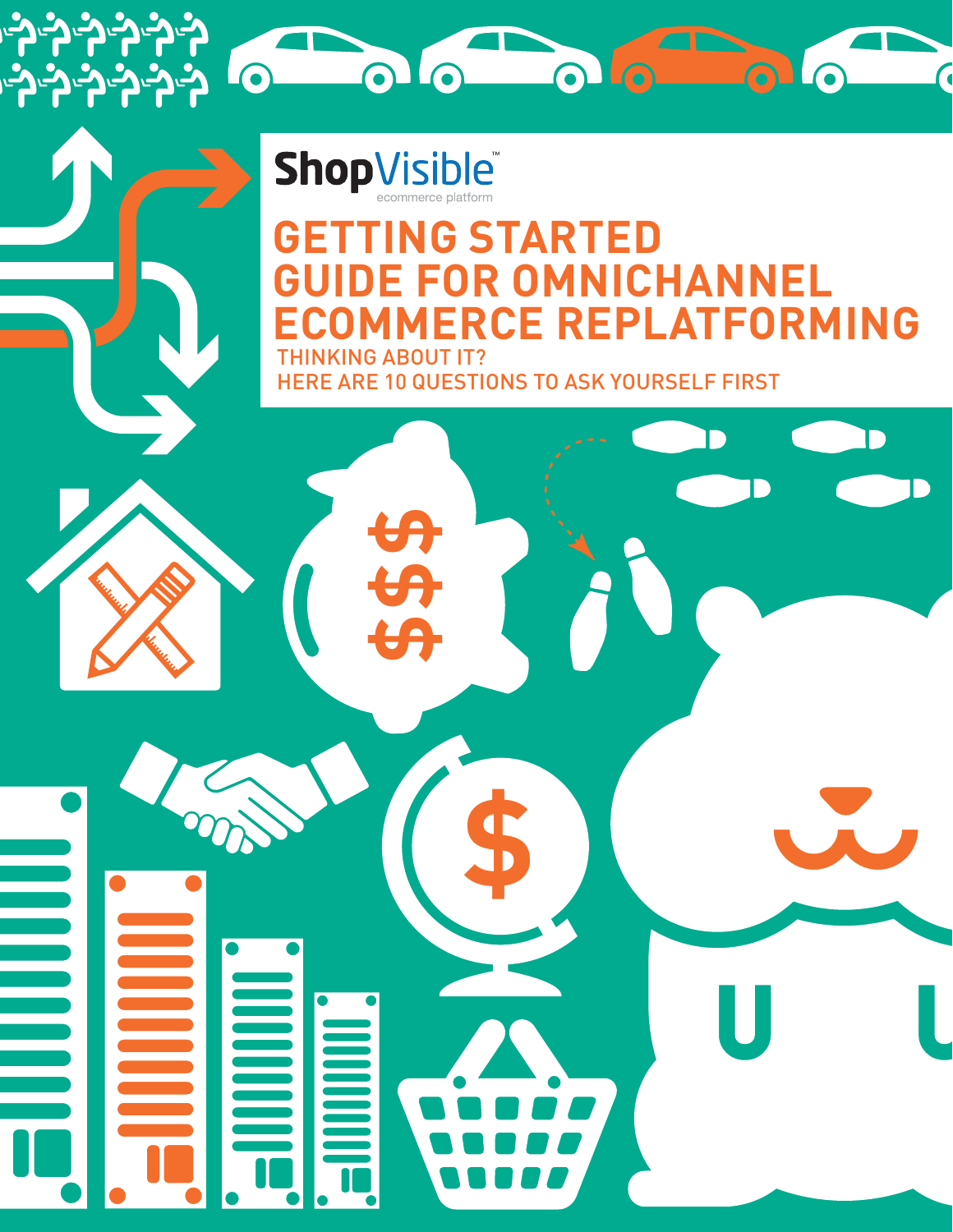# READY TO RE-<br>PLATFORM? RFPs are helpful, but you need to dig deeper.

There's a vast difference in eCommerce solutions. And in today's omnichannel world, this may be a central and strategic decision that will impact all areas of your business, and if done correctly, a long-term partner commitment. Taking a serious look at your own business before issuing an RFP, will give you much better insight into what you need.

> **Instead of focusing solely on specific features (typical RFP), ask yourself how you sell, how you fulfill, how your customers buy from you, and which technology fits your business needs. The answers will help you match up your business with the right eCommerce platform provider. We call this scenario-based planning.** Instead of focusing solely on specific features (typical RFP), ask yourself<br>how you sell, how you fulfill, how your customers buy from you, and<br>which technology fits your business needs. The answers will help you<br>match up

There is still a great amount of value in issuing a conventional RFP (we have provided ours at the end of this paper). They are a very strong tool for eliminating unqualified providers, illuminating some strengths and weaknesses, and even providing some good apples-to-apples comparisons on feature sets and service offerings. But this should also be augmented by some specific scenario-based questions that are focused on YOUR business, and not on their technology…

#### **Here are a few example questions to consider:**

**1 ©2014 shopvisible**

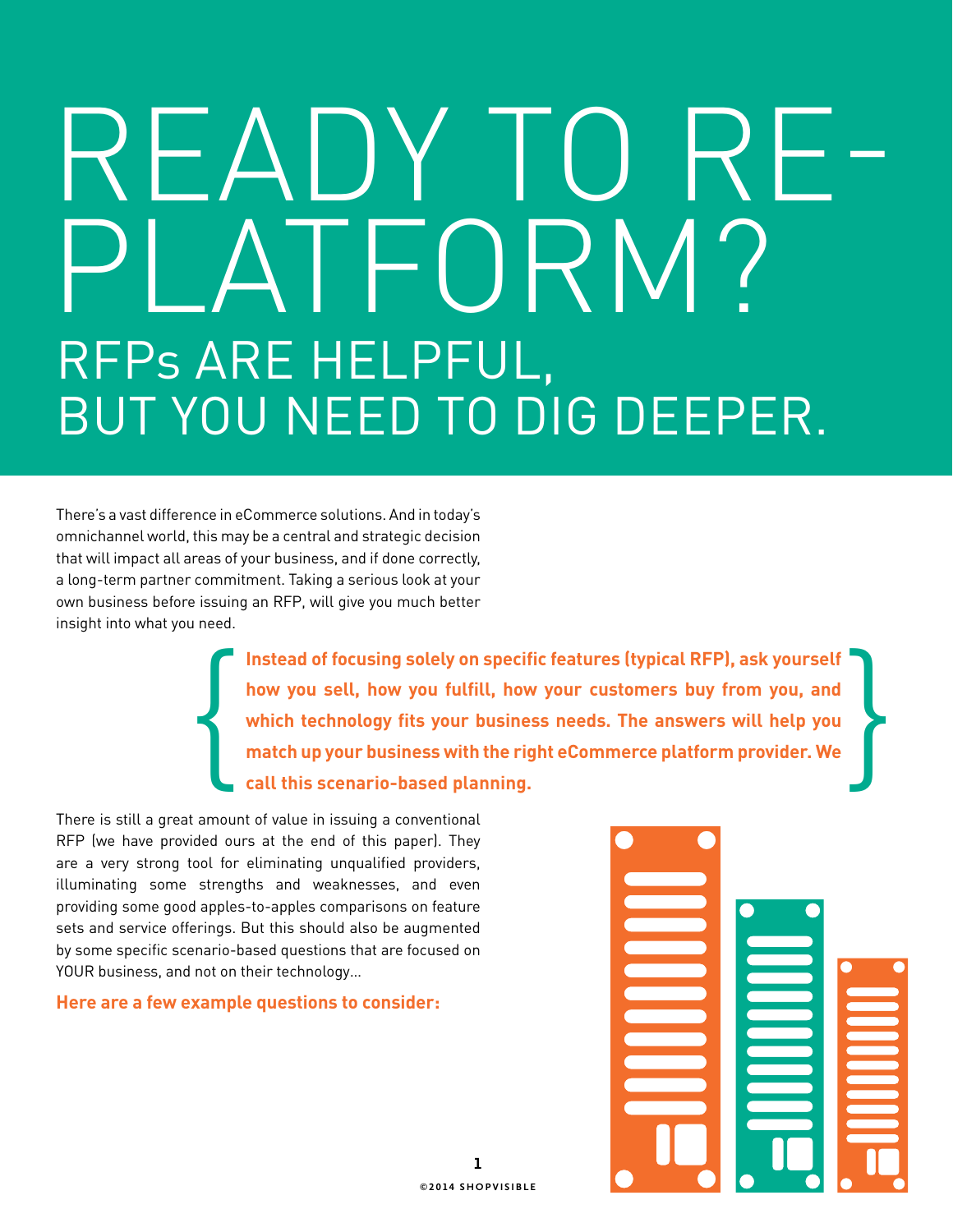#### #1 DOES THE SOLUTION PROVIDEF have expertise with your selling model?

Different selling models require different functionality, expertise and experience. If you sell B2B, your eCommerce platform provider should be able to handle negotiated pricing, different buyer authorizations, channel partners and many other complexities. If you sell to consumers, your eCommerce platform provider should have a proven track record with customer experience, search, and conversion. If you serve both B2B and B2C customers, you will want to manage both from a single platform.

**TIP: Don't be a guinea pig. Whatever your business, they should have real-world examples to show you. If they don't, it's a red flag.**

#### what is your ideal **#2**level of involvement?

There are pros and cons to SaaS versus the installed approach to hosting your solution, with many arguments for each. When it comes to costs, a recent Forrester Report "Understanding TCO When Evaluating eCommerce Solutions," found that many online retailers did not follow a rigorous process when performing Total Cost of Ownership calculations, often ignoring such critical factors as agility, innovation, and time-to-market.

**TIP: Research the pros and cons of SaaS versus installed platforms beforehand**



**2 ©2014 shopvisible**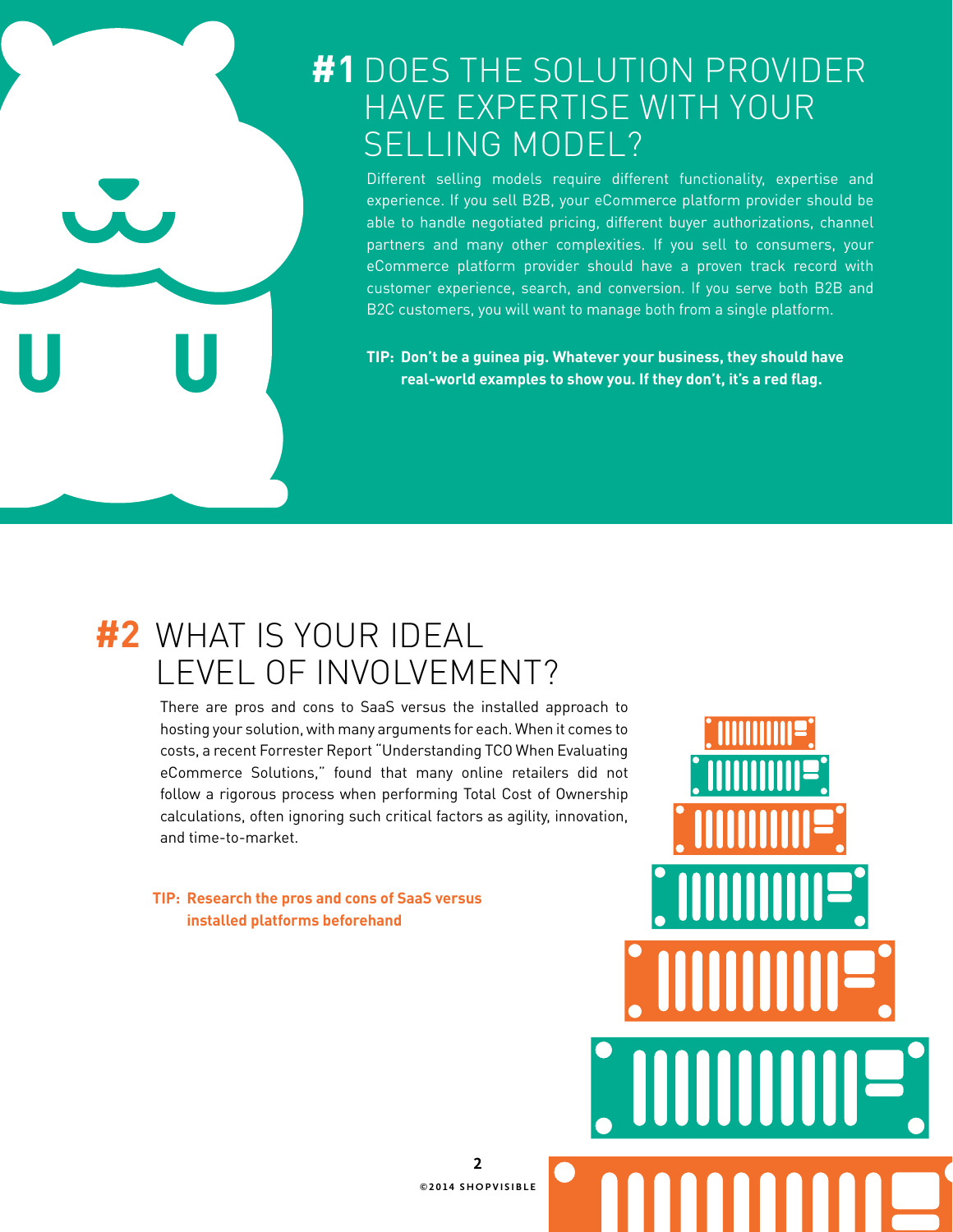

#### what skills do **#3** you have in-house?

Regardless of whether you choose SaaS or an installed approach, your staff will need to provide some level of support for your eCommerce platform. Different providers have platforms and technologies that are well suited for marketing teams, others enable people with technical skills to do lots of customization. Some allow for both! Decide what you can—and want—to do, and let that shape the questions you ask of a provider.

**TIP: Think about a "day in the life" of your employees, and frame questions around that. Also consider your business objectives and team skill set over the next several years to determine the best fit.** 

#### #4 IS THIS YOUR FIRST DANCE?

You'll need to learn the right steps. If you are an online novice, you will require lots of coaching and training. Ask your eCommerce plaform solution provider if they have experience taking a company online for the first time, and have a developed model for coaching and training.

If you are re-platforming from an existing solution, you may be asked to change the way you do your pricing, customer engagement, fulfillment, and customer support. Is the new system flexible and configurable enough to conform to your specific business requirements? Things like how to do (and how much) data migration can become a big issue if it is not agreed upon early on.

**TIP: Some eCommerce solution providers are more flexible than others. How flexible are you about conforming to their processes?**

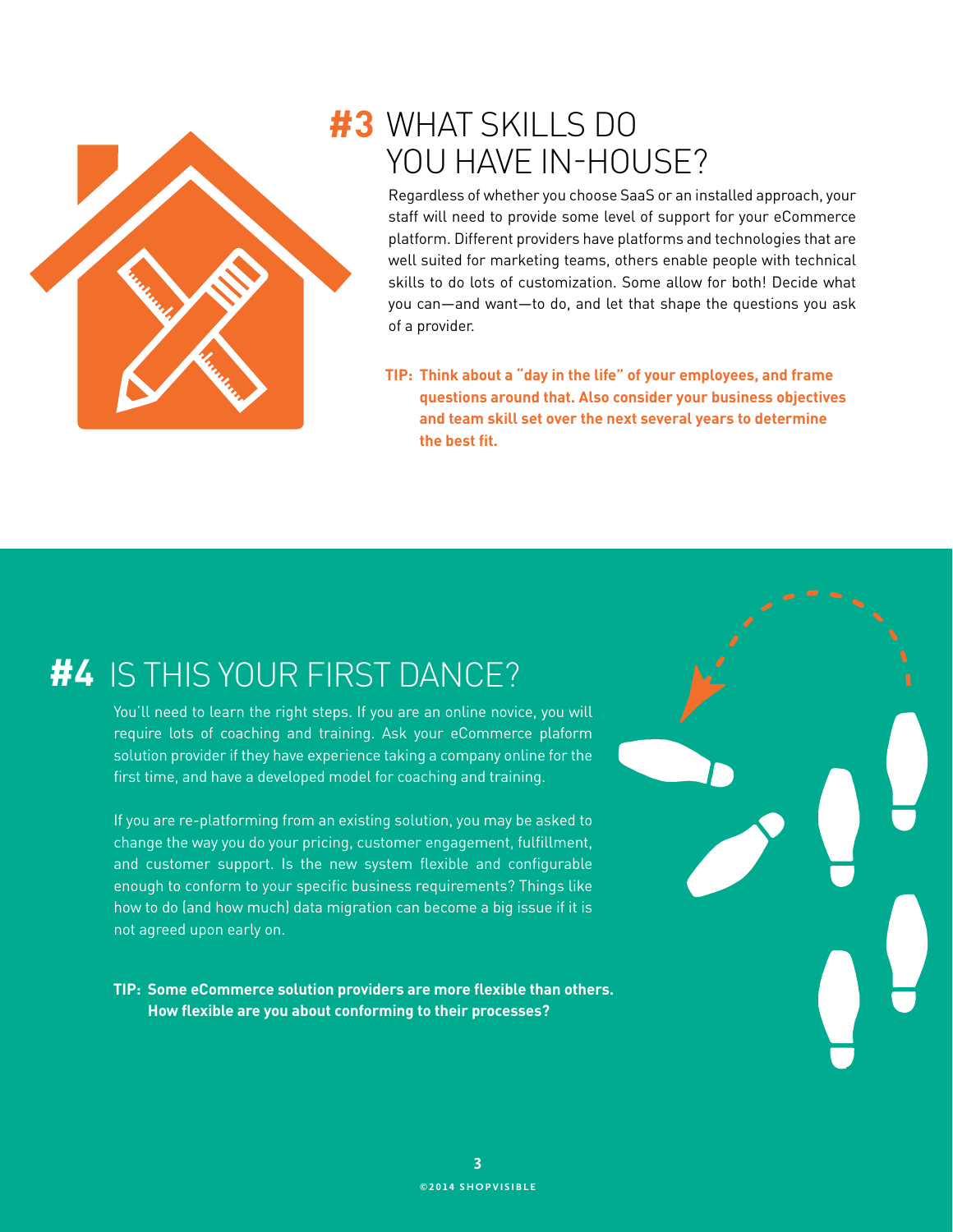#### #5 WHAT'S IN YOUR BASKET?

Are you looking for an all-in-one solution, or a combination of integrated solutions? If you are looking to replace one piece of core functionality—cart, OMS or storefront—some eCommerce platform providers offer an "all or nothing" approach, with no modular solutions. Others who do sell individual components, may claim "best of breed" status in one specialty or another. Find out what they consider to be their real strength.

**TIP: Determine whether you want an all-in-one solution or a combination of integrated solutions. Then determine the solution provider's core strength and what the assembly of solutions might cost.**



#### **#6** DOES YOUR BUDGET FIT?

While there are many pricing model variations, many are essentially based on a consumption model, typically dollars or order volume. Know how many orders or dollars your online business expects to transact, and you will be in a position to intelligently discuss budget.

**TIP: When talking capacity, make sure the eCommerce platform can comfortably handle your maximum volume, so you will be able to scale up in the future.**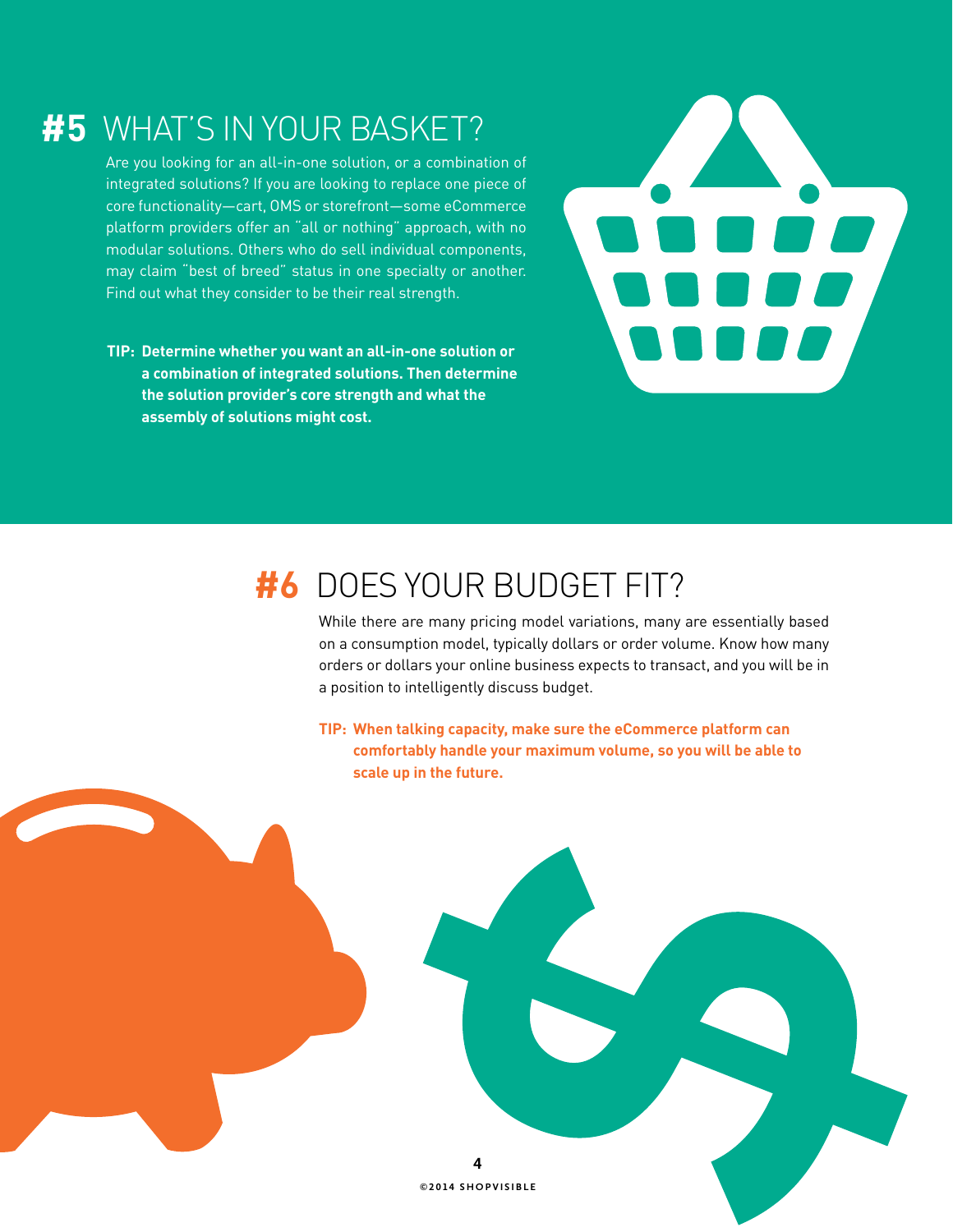

#### **#7** THIRD PARTY INTEGRATIONS: who's going to do them?

Typically you will need your ERP, WMS, CRM, and Credit Card Processors systems connected to your eCommerce platform. Partly because integrations can be challenging to scope, they often get ignored during the vetting process, but it is important to determine who is going to do the work.

You may want the eCommerce solution provider to supply their APIs to your staff, or you may want to outsource the system integration to them or another partner. Or maybe you will balance the workload between your two staffs.

**TIP: The earlier you define "who does what" in terms of integrations, the better.** 

#### where are you **#8** going to sell?

Marketplaces, Comparison Shopping Engines, Mobile, Tablets…is your platform ready?

Being omnichannel is almost table stakes for today's eCommerce. It can be challenging to integrate digital commerce initiatives with commerce systems of channel partners and dealer networks, but it must be done. Marketplace functionality is pre-built into some eCommerce platforms, simplifying the task.

**TIP: Ask yourself what your marketplaces and channels are.**

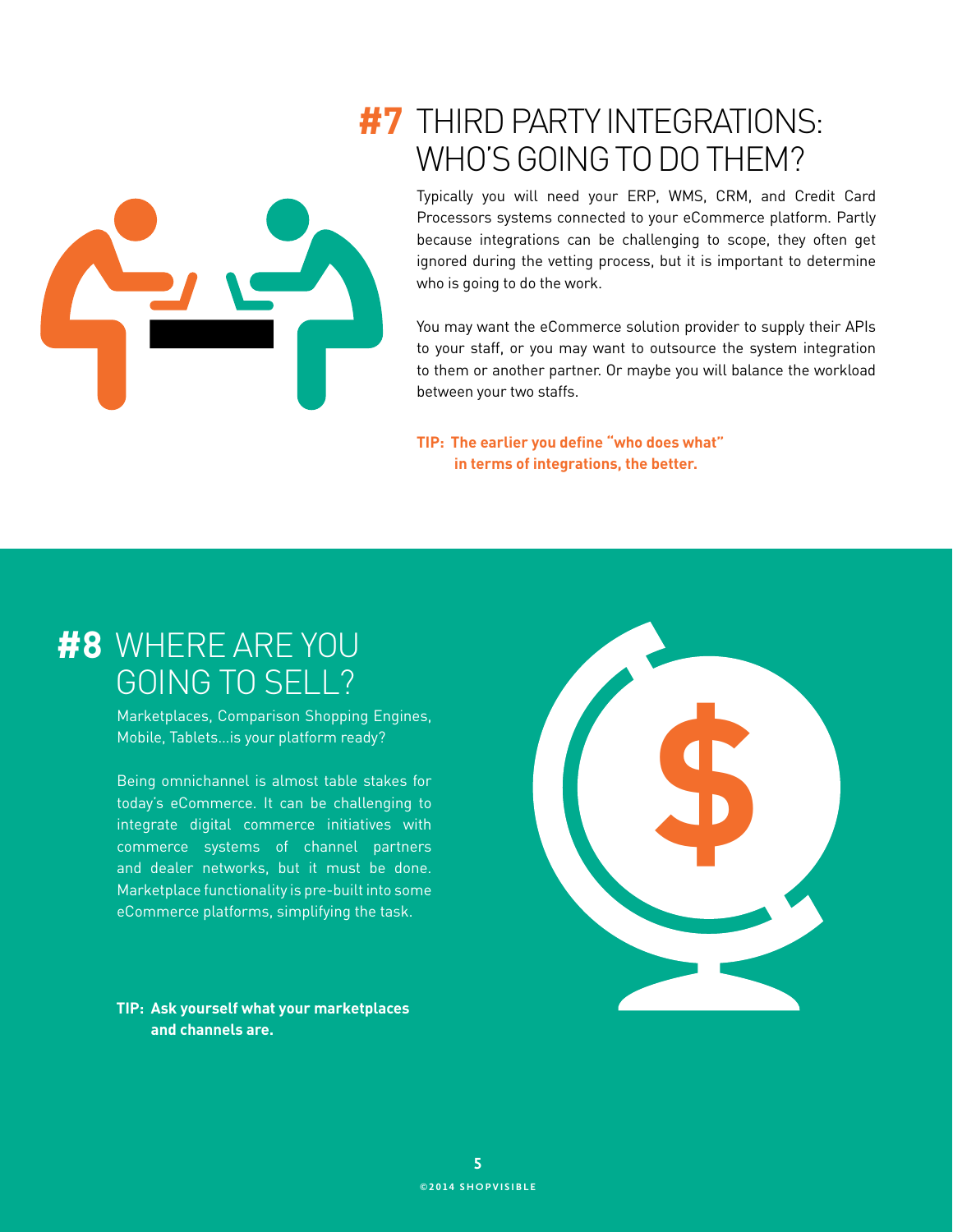#### what are the requirements **#9** for your oms?

You can't separate the selling machine from the inventory management machine, so you will need back-end integration flexibility to connect to operational systems such as order management and third-party fulfillment systems. Do you need real time inventory visibility from stores and distribution centers? Shipping via multiple warehouses? How about drop shippers? For more on why you should think of your OMS as the coach of a very efficient football team, download our OMS Playbook at www.shopvisible.com/resources/oms-playbook.asp

**TIP: The complexity of your shipping requirements will determine the complexity of your OMS (order management system).**

### #10 HOW GOOD ARE YOU AT DRIVING TRAFFIC?

Are you good at driving customers for conversions from SEO, affiliate tagging and pay per click advertising? What is your expectation for the eCommerce platform's role in building traffic? Most popular eCommerce platforms claim to be SEO-friendly. However, there is no objective definition for the terms "SEO friendly." There are dozens of different features that contribute to search engine optimization. A good place to start your evaluation is to talk to the customer support team you will be dealing with.

**TIP: Make sure you are comfortable with the technical team's ability to set up your online store, make customizations, and resolve other search-related issues. (And, by the way, check out some client examples and see how they fare.)**